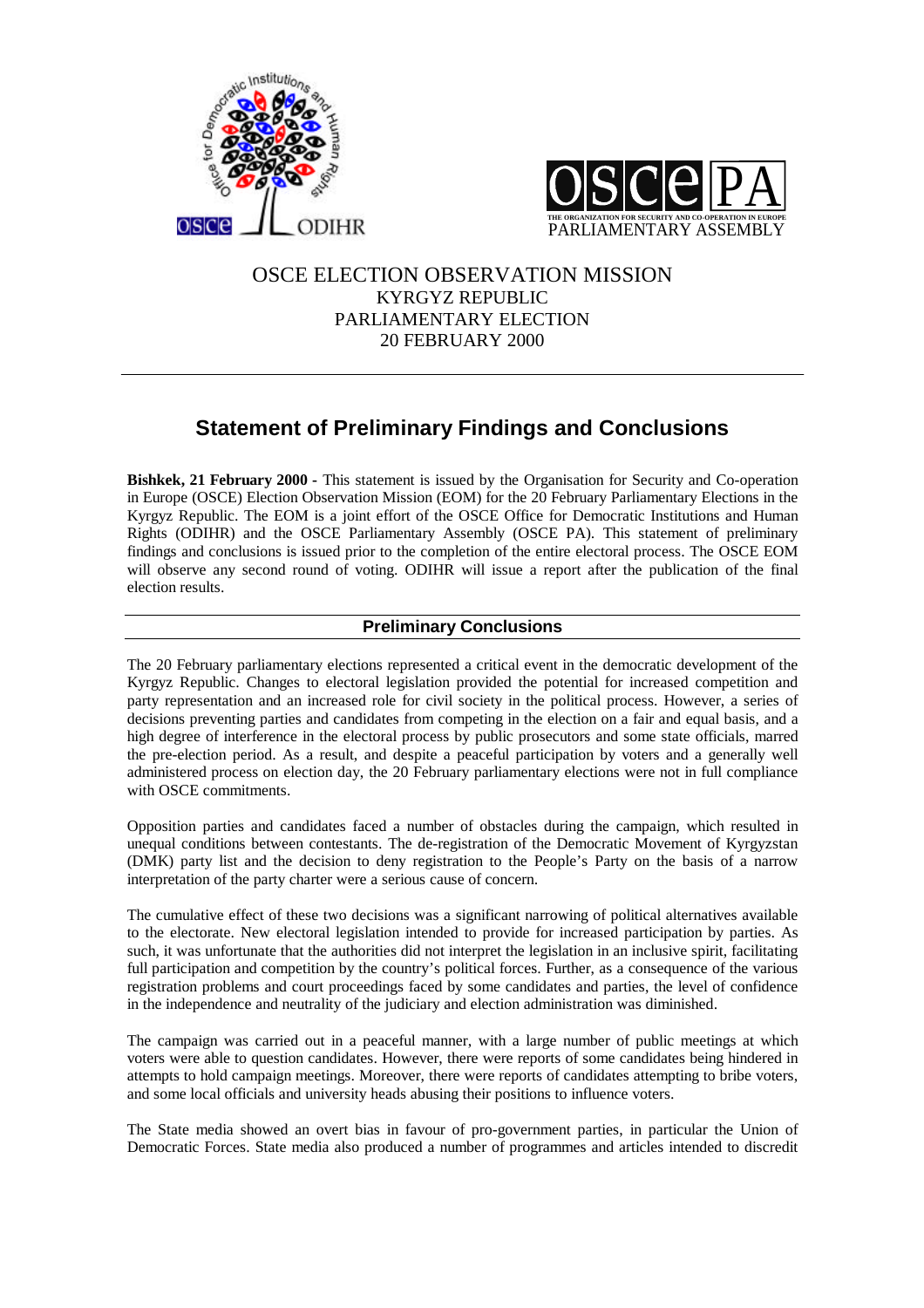#### OSCE Election Observation Mission, Preliminary Statement Kyrgyz Republic, Parliamentary Elections, 20 February 2000

some opposition candidates. The legal provision to provide free airtime on an equal basis was generally met. Whilst some press freedom exists in the Kyrgyz Republic, public and private media remain vulnerable to pressure from the authorities, creating a climate of self-censorship.

On election day Kyrgyz voters participated in an active and peaceful manner. Precinct Election Commissions worked extremely hard, and in general across the country the process was largely carried out according to the law. The large presence of domestic observers, from candidates, parties and NGOs, across the country served to increase confidence and transparency. Of serious concern was the apparent manipulation of the student vote in some universities in Bishkek and Jalal Abad. In some instances the territorial vote tabulation was conducted at the Regional State Administration, which is not foreseen in the law.

A number of positive factors have been evident in the democratic development of the Kyrgyz Republic, notably the establishment of parties, offering a pluralistic political spectrum and an active civil society. However, these elections have exhibited some worrying trends, noticeably the lack of full independence of the judiciary, election administration and media, and obstacles preventing full and equal participation by the country's political forces. The Kyrgyz authorities should address these concerns before the second round of the election and before the presidential election later this year.

## **Preliminary Findings**

#### **The Election Framework and Administration**

The newly-adopted election code is an improvement over previous election legislation, and could have provided adequate conditions for the conduct of a competitive election. In particular, the introduction of party lists increased the role of parties and the presence of domestic observers increased transparency. However, some problems remain and the issues of interpretation and implementation of the law remain crucial.

Article 92 of the Election Code, which sets the criteria for party participation in the election, was interpreted in the narrowest sense possible, and has led to a restriction on the right of political parties to stand in the election. As a result, the People's Party, a major opposition party, was refused registration, which resulted in a narrowing of the political field. The stipulation in the Article for a one-year registration period prior to the call for the election also served to limit the political options available to the voters.

Withdrawal of the need for candidates to collect signatures to support their candidacy is a further positive element in the Code. However, the 30,000 SOM (c.\$640) deposit for candidates wanting to compete in a single-member constituency appears comparatively high, and was considered by some candidates to be excessive.

With regard the appointment of territorial and precinct election commission members, Article 11.7 of the Code states that parties, associations and voter meetings can only make "suggestions" for membership. There appears to be no obligation on local authorities to take these suggestions into account. The result has been an overwhelming dominance by state officials and employees in most commissions with extremely limited participation by civil society, decreasing confidence in the election administration.

#### **Election Campaign**

The election campaign was overshadowed by a proliferation of court cases involving candidates and parties, as well as numerous problems regarding registration of candidates and parties, to the extent that some candidates were de-registered as late as the day before the election. Some court decisions were overruled by the CEC, whilst other decisions were considered by the CEC to be final. This created an environment of uncertainty and vulnerability for the electoral contestants as well as confusion for the electorate.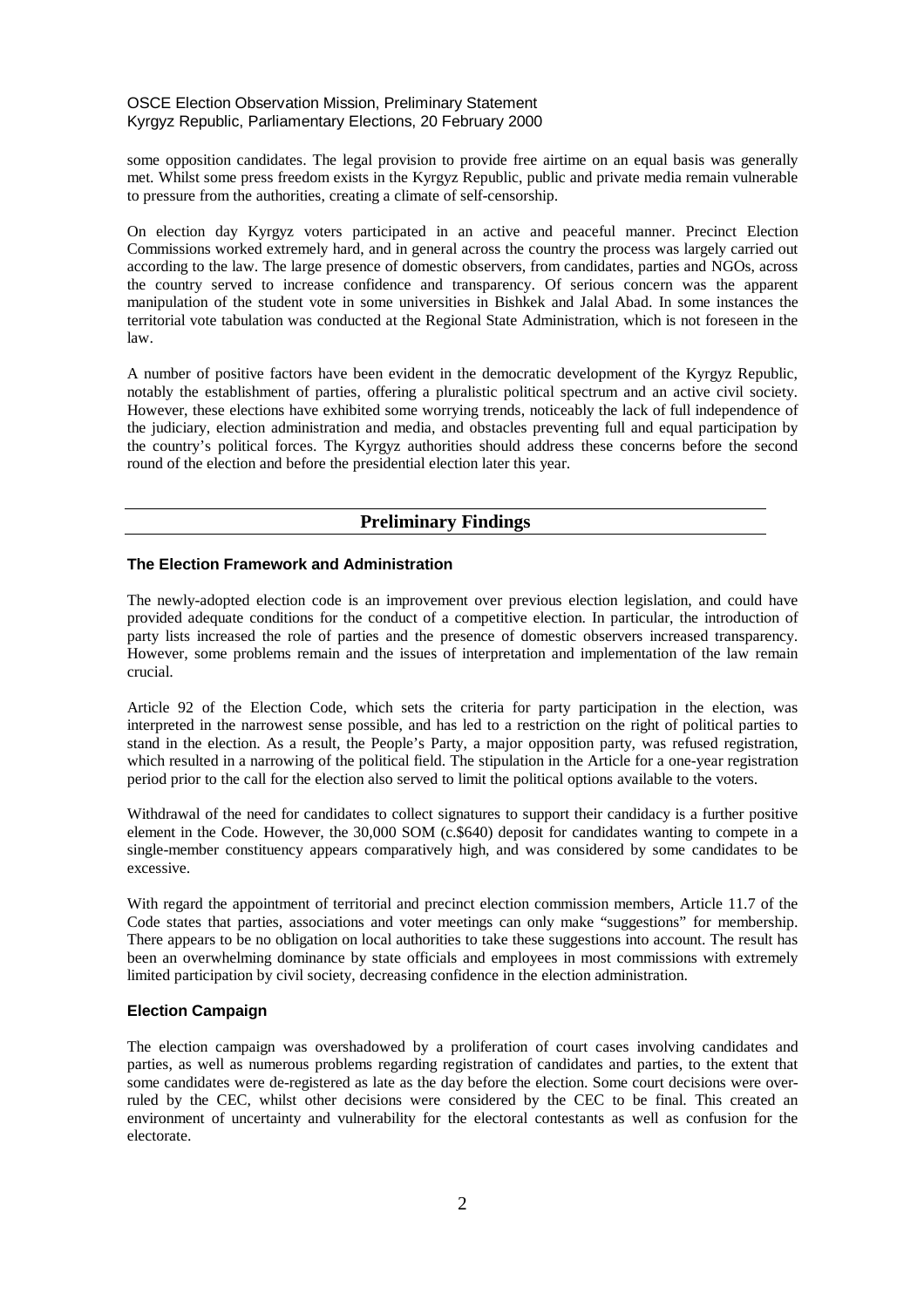#### OSCE Election Observation Mission, Preliminary Statement Kyrgyz Republic, Parliamentary Elections, 20 February 2000

The case of Mr. D. Sydykov (Bishkek #2) is illustrative of the weakness in the implementation of the administrative and legal provisions. He was de-registered by the CEC the day before the election, four weeks after his registration and after a complaint against him had been dismissed by a local court. The deregistered candidate had no opportunity to appeal the CEC decision. The registration status of a number of other candidates was also considered by the CEC at the same late stage.

The de-registration of the DMK party list was of great concern. The case presented to the court by four party members, claiming that internal party regulations had been breached, lacked credibility. The decision of the courts and electoral administration, which supported the decision, represented a limitation on the party's right to select its own candidates and prevented the party from competing on an equal basis in the election.

The role of public prosecutors during the election also raised concern. According to Article 28.6 of the Code, candidates are immune from prosecution unless the public prosecutor determines that charges should be brought. However, the decision to re-open a 1996 case against Mr. D. Ussenov (Bishkek #5), is an example of the partial and intrusive manner in which the public prosecutors have used their power. Other cases, such as the ones against Mr. M. Kaypov (Jalal Abad #9) and Mr. I. Kadyrbekov (Naryn #21) also raised concern regarding the role of the public prosecutors and judicial apparatus in the election, as they resulted in candidates being denied their right to compete in the election or campaign freely.

The observation mission received reports of heads of educational establishments, standing as candidates, pressuring students to register and vote at the university. During the campaign there were also reports of candidates attempting to bribe or intimidate voters.

#### **Media Coverage**

There was clear bias in the broadcasting of state-owned TV. Twenty per-cent of air-time devoted to coverage of the election was for the Union of Democratic Forces (UDF), with 97% of this coverage positive in tone.

Conversely, only a combined 8% of air-time was given to the opposition DMK / Ar-Namys and People's Party, with over 50% of this coverage being negative in tone. State-owned newspapers, such as *Slovo Kyrgyzstana*, also showed clear bias in favour of the UDF and against DMK and Ar-Namys, with some articles clearly aimed at discrediting some opposition candidates.

Private media generally gave a more balanced coverage of the campaign. *Pyramida TV*, for example, gave roughly equal coverage to the main pro-government and opposition parties, with the People's Party receiving 14% of the election coverage and UDF and DMK / Ar-Namys 10% each.

Article 31 of the Code, determining media coverage of the election, was interpreted by the CEC in a positive way, facilitating a comprehensive media coverage. However, Article 31.3 contains some provisions open to restrictive interpretation, such as the prohibition on "prognoses of the elections" during the campaign. It was also noted by the EOM that on 17 February, the president of the CEC gave details of an opinion poll on TV, highlighting the standing of two parties. This was inappropriate and arguably in violation of Article 31.3.

#### **Election Day**

On election day, the Kyrgyz people participated in the election in an active and peaceful manner, and Precinct Election Commissions worked very hard to administer the process. A large-scale presence of domestic observers, from candidates, parties and NGOs, served to increase confidence in the process. Kyrgyz civil society is to be commended for its significant efforts to strengthen the electoral process.

Claims made during the campaign that some student bodies had been pressured appear to have been validated. In universities in Bishkek and Jalal Abad in some cases where the head of the university was